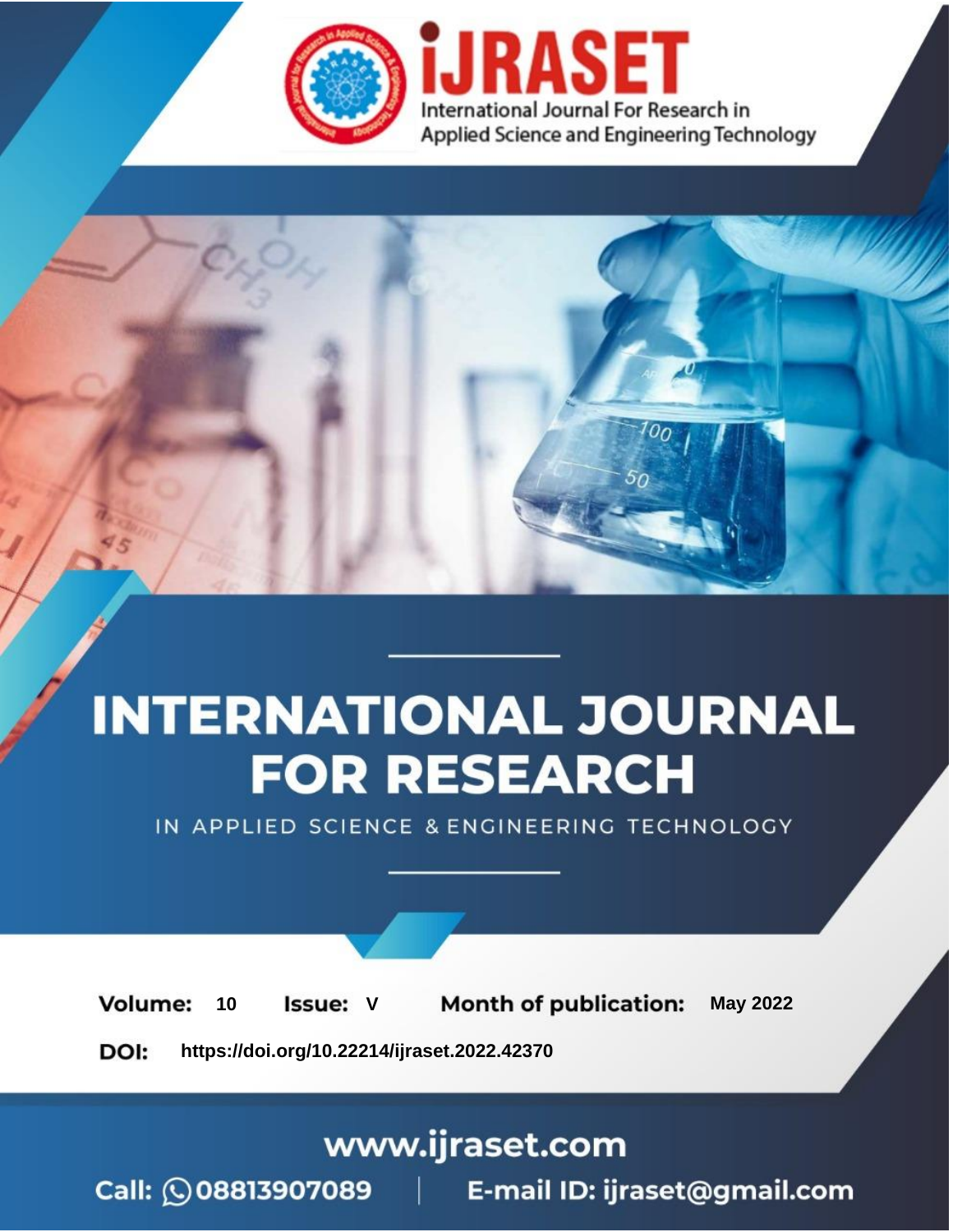

### **Lockdown: A Great Period for E-Learning**

Radhika Kumari

*Research Scholar, Department of Environmental Sciences, Lovely Professional University, Phagwara, Jallandhar cantt.*

*Abstract: The year 2020 was a lockdown or shutdown period for the world in general. The year marked a great priority to e-Learning i.e. electronic learning, virtual learning, web-based learning or online learning. The modes of e–learning are mobiles, laptops, PC's, Tablets via internet. Due to this pandemic, all institutions i.e. schools, colleges, universities remained close but continued to provide learning via internet to help students with the studies, providing proper education continuously. It was a unique and challenging platform for teachers to provide proper education to students without many facilities in a developing nation. Moreover, such e- learning benefits most of the drop-outs or distance learning students as well. Several courses are highlighted on the internet, for instance, SWAYAM, edX, Coursera and more. E-learning provides positive as well as negative impact, at the good end it has provided students a 'home based free learning' while negative impact implies health issues. Keywords: Pandemic, COVID-19, SWAYAM, edX, Coursera.*

#### **I. INTRODUCTION**

As we all know that education is important part of life. Without education human being is nothing. Therefore, education has been provided to all the children. The Government of India has made an act related to education for all i.e. Right to education. It provides a way to reach our destiny. So, Education can be done through several modes. Mostly people used offline mode of learning but in present era offline learning is totally changed into online learning due to disastrous epidemic i.e. COVID-19.The deadly virus has changed the economy of the world.COVID-19 was firstly identified in the Wuhan city of China which was deadly spread all over the world. World health organisation has announce it pandemic in August 2020 when rate of mortality increases (6). It causes so many deaths due to which every sector i.e. economic, social, educational sectors harmed. Government of every country took strict action on people to move out from their homes. It was decided by the government that each and every work had to be done from homes only. Different measures in the form of restrictions has to be taken to control this pandemic i.e. social distancing, travel restrictions, quarantine for travellers, closure of shops & restaurants etc. Government had strictly imposed lockdown or curfew for controlling the fast spreading of this virus. Any epidemic or pandemic which spread in country as well as in world has direct impact on learning. Likewise COVID-19 is also having its footprints on the field of education. This misfortune has likewise stirred up the education area, and this dread is probably going to reverberate across the education area universally. The Corona virus pandemic flare-up constrained numerous schools and universities to stay shut incidentally. A few territories are influenced worldwide and there is a dread of losing this entire continuous semester or much more in the coming future. Different schools, colleges and university have ceased face to face learning. Therefore online learning is best step for teaching and learning.

E- Learning can be done through online mode. It is known as web based learning, online learning, and virtual learning. In present era, students are virtually connected with their teachers and they don't feel any hesitation in putting any question to the teachers. Students can learn different things via what's app, video conferencing, instant messaging, you tube and by using other tools . So online learning or e-learning provide a positive attitude among students. Video conferencing become one of the important part in teaching learning process in which students from urban as well as rural area has learnt lot of things. More efforts has been done by the educators to teach their students via video conferencing. Students of rural area who have lack of knowledge regarding this digital world get opportunities to prove themselves. Online learning provide good access to rural areas students to interact with experts also. Higher education also introduces different courses through internet by different tools like SWAYAM, edX, MOOCS etc. All students from elementary class to higher classes surf browsers easily .online learning helps the student to develop their intellect in a positive way. It becomes a first priority among teachers as well as students for teaching learning process. It was studied that most of the students use smart phones and laptops in higher rates to solve mathematical questions and for social media (5). Elearning has positive as well as negative impact in the field of education. There is a prerequisite of a speedy move to internet learning mode; in this way, the items by Google can be truly valuable under such risky circumstances; they are (a) Gmail, (b) Google Forms, (c) Schedules, (d) G-Drive, (e) Google Hangouts, (f) Google Jam board and Drawings, (g) Google Classroom, and (h) Open Board Software (not a Google item, helps in recording gatherings as documents). These instruments can effectively be utilized as an option for up close and personal classes (1).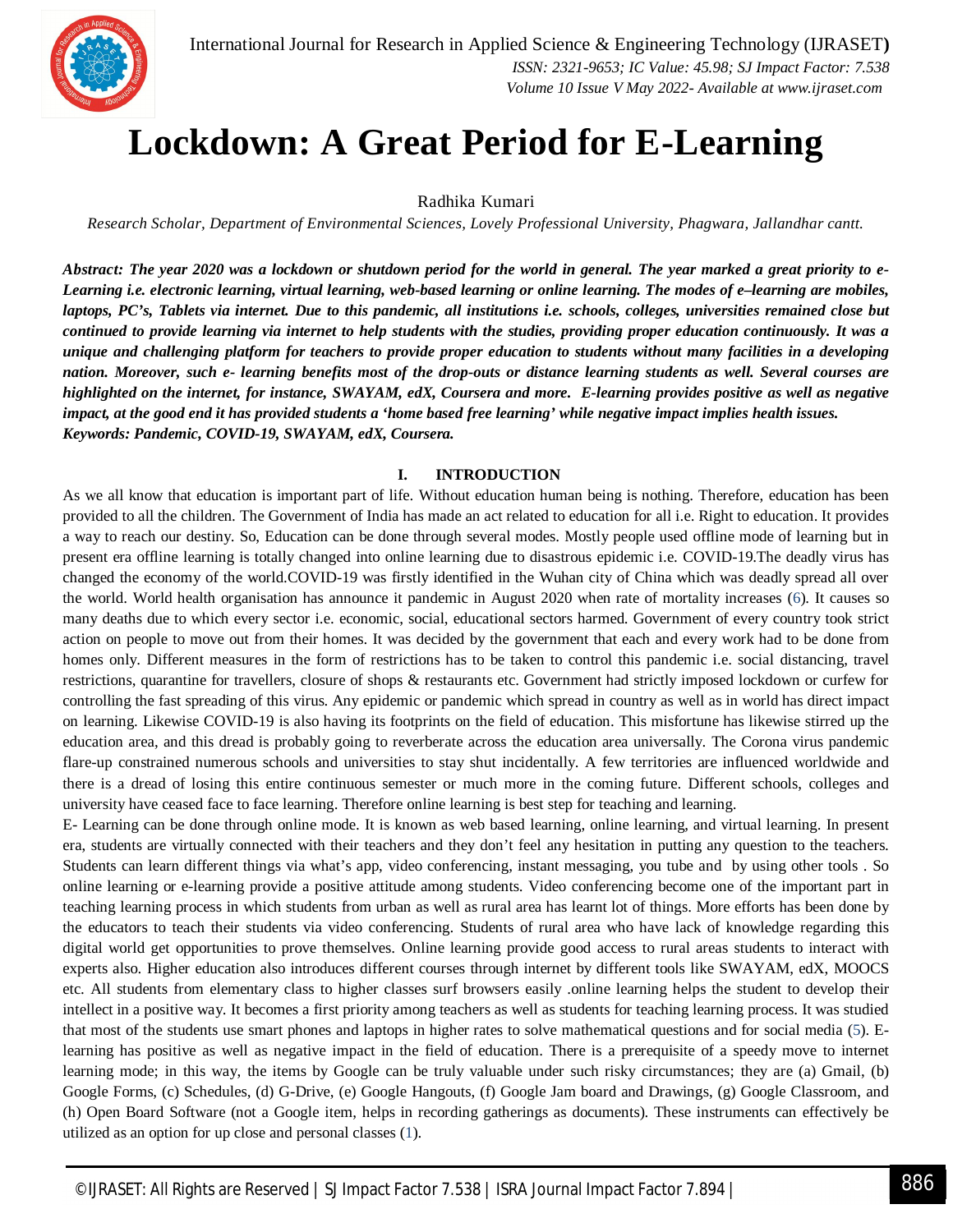International Journal for Research in Applied Science & Engineering Technology (IJRASET**)**



 *ISSN: 2321-9653; IC Value: 45.98; SJ Impact Factor: 7.538 Volume 10 Issue V May 2022- Available at www.ijraset.com*

#### **II. OBJECTIVES**

- *A.* To explain various tools used for teaching-learning process during lockdown.
- *B.* Enlist the impact of online learning on health.
- *C.* To know about positive as well as negative impact of use of technology.

#### **III. METHODOLOGY**

Secondary data was used for the collection of data for the present study. The data can be collected from newspapers, articles, research papers, journals, reports and other academic publications.

#### *A. E-Learning : Not Only An Option But Its Necessity*

Major part of the world is in quarantine due to this pandemic, so there is a need of online learning to continue the studies of the children without any breaks. The corona virus changes the functioning of the institutions from offline mode to online mode in order to continue the studies of the students. E-learning and teaching becomes one of the important part of the education system. It's known as Nostrum for the crisis (2). There is a total shift of normal class to e-classroom. No one have option for continuing their studies without e-learning. Each and every country especially who are not having advance technology, they also use online teaching learning process for continue their studies. E-learning and teaching was hobby before COVID-19 but now it becomes silver bullet for the students as well as teachers(7).

#### *B. Initiatives Taken By Government For E-Learning*

Since whole of the world suffer from this pandemic which have great impact on the education sector. Education sector is suffering a lot during this pandemic. Due to this pandemic lockdown was seen in whole of the world. In the field of education, all the exams were cancelled by which students suffer a lot. In order to overcome from this problem central government as well as state government has taken some initiatives so that students from lower to higher classes continues their studies without any harm. State govt. starts online learning by using digital platform to continue their academic cycles. UGC has also put some steps in order to continue study of the students of various universities. List of tools and software used by MHRD and UGC to continue the study of the school students, UG and PG students during this lockdown:

- *1) Wise app:* Provide a good platform to both teacher as well as student to complete teaching learning process. Its generally a local app used by the students of Jammu and Kashmir to enhance their studies during lockdown. Link: https://www.wiseapp.live
- *2) SWAYAM App:* used to complete courses online to get certificate by UG& PG students. Linkhttps://storage.googleapis.com/uniquecourses/online.html
- *3) Google Meet:* Used by teacher as well as by students for online learning. Link: https://meet.google.com
- *4) Google Classroom:* Digitalized way to continue teaching learning process. Link :https://classroom.google.com
- *5) ZOOM:* Digital platform for e-learning for continue teaching learning process. Link : https://zoom.us
- *6) National Digital Library:* Practical storehouse of learning material. Link- https://ndl.iitkgp.ac.in
- *7) Shodhganga:* Digital platform used by research scholar to submit their thesis. Link- https://shodhganaa.inflibnet.ac.in
- *8) Swayam Prabha:* Online platform to give valuable knowledge.Link- https://www.swayamprabha.gov.in
- *9) CEC-UGC Youtube Channel:* it provides curriculum based lectures in unlimited numbers. Link :http://www.youtube.com/user/cecedusat
- *10) E-Pathshala:* Provide study material for PG students to continue their studies**.** Multiple books can be accessed by using this app**.** Link: https://epathshala.nic.in

#### *C. Impact Of Digitalization Of Education On Health*

Continuous use of digital systems increases many health problems. It not only affects elder people but also effect small children. Continuously use of technology not only effect mindset but also effect physical structure of the person. In past children played outside their homes but now people used technology for their entertainment. People used to learn everything by digital mode but in this pandemic people use through this digital system only due to which they get affected with lot of problems. Eye strains, mental health problems, headache, increased sleeping disorder, obesity can be seen with excess use of smart phones, computers, laptops, tablets etc. there is change in the behavior of the children (3,4). They are not interested to interact with family members as well as with the outside world.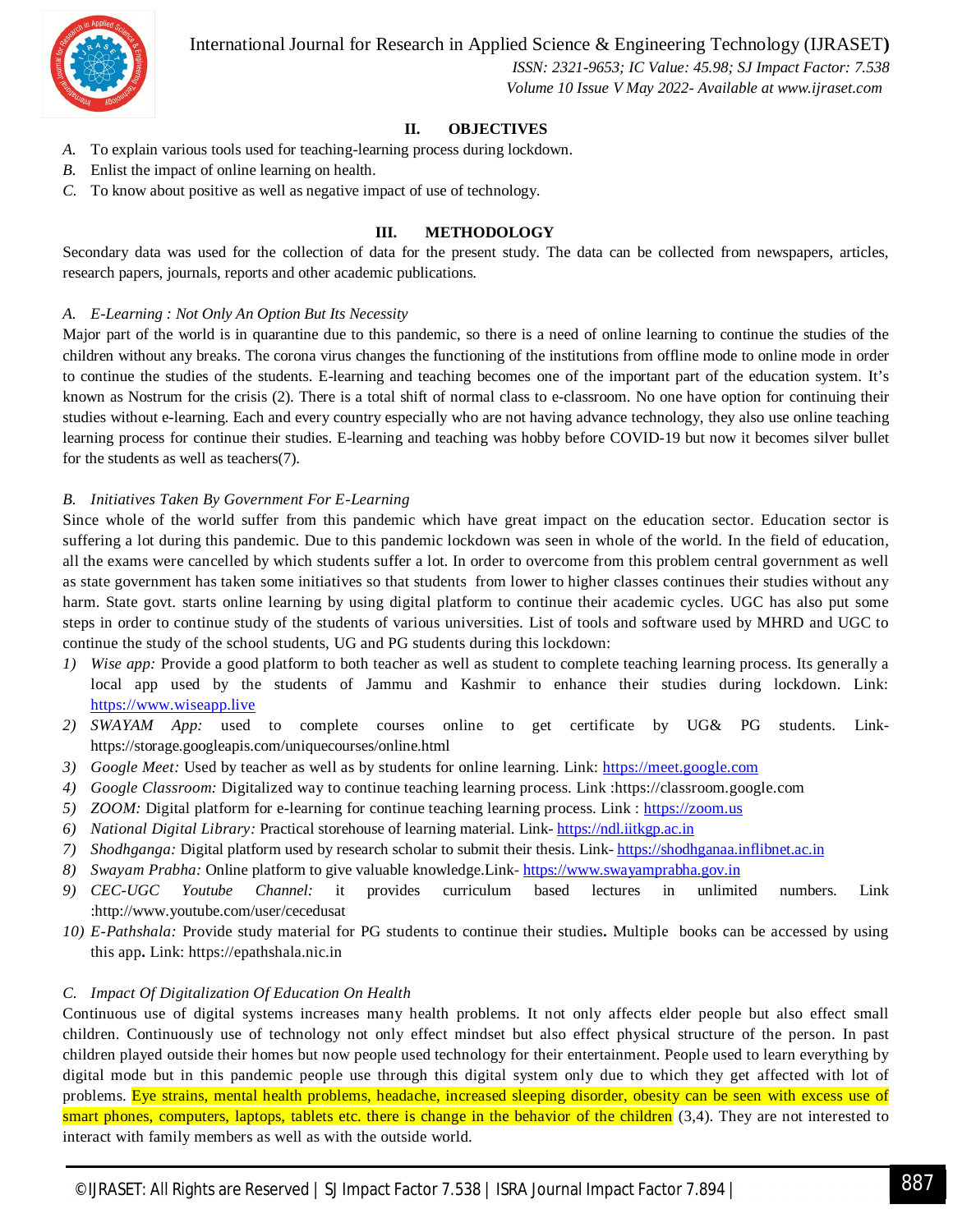

#### International Journal for Research in Applied Science & Engineering Technology (IJRASET**)**

 *ISSN: 2321-9653; IC Value: 45.98; SJ Impact Factor: 7.538 Volume 10 Issue V May 2022- Available at www.ijraset.com*

- *D. Advantages Of E- Learning*
- *1)* Web based Learning supports more gainful utilization of time which keep people protected from pandemic circumstance like spread of Covid-19.
- *2)* Due to online learning, no problem was faced by the students in their studies.
- *3)* Proper social distance was maintained during lockdown by using e-learning.
- *4)* It is a cost effective technology which is very moderate and upgrades correspondence among instructors and understudies. One instructor can educate different virtual classes at the same time which lessens going to different spots. It can oblige more students at a specific time.
- *5)* Data can be saved for future references. For example, students can take notes anytime which can be saved in various software's and apps.
- *6)* Students from far flung areas get opportunities to interact with experts in the particular subject.
- *7)* Women and physically challenged persons can also afford learning through online learning.
- *8)* Online learning is uncontemporaneous or anytime, anywhere learning.
- *E. Disadvantages of E-Learning*
- *1)* Teachers who used traditional learning face many difficulties to continue with e-learning method. They face some problems in starting the apps and software's.
- *2)* Students from poor families were unable to avail this facility because they don't have enough money to buy laptops, tablets, mobile phones etc.
- *3)* Lack of internet speed in far flung areas is also a major problem to do e-learning.
- *4)* Lot of laziness increases in the students.
- *5)* Lack of face to face interaction between teacher and students is also a big problem.
- *6)* Students unable to learn how to treat in the society without going to school, colleges as well as in universities.
- *7)* Lack of interest shown by the students.
- *8)* It is hard to teach the clinical subjects through online learning.
- *9)* Digital illiteracy is also one of the problems with e-learning.

#### **IV. CONCLUSION**

Lockdown helps the student to learn how to use digital system. It helps the learner to learn practical skills related to technology. As we know that using technology in present era is important. During lockdown lot of things a learner has learnt that how to run the software's. Students from rural areas also get opportunities to learn and interact with the experts. E-learning not only helps the learner but teachers also go through it. Even parents also cooperate with their children to complete their home task interestingly. As per the World Economic Forum, the Covid-19 pandemic likewise has changed the way how a few groups get and grant schooling.

#### **REFERENCES**

- [1] Basilaia, G., Dgebuadze, M., Kantaria, M., & Chokhonelidze, G. (2020). Replacing the classic learning form at universities as an immediate response to the COVID-19 virus infection in Georgia. International Journal for Research in Applied Science & Engineering Technology, 8(III).
- [2] Dhawan, S. (2020). Online Learning: A Panacea in the Time of COVID-19 Crisis.Journal of educational technology system.49(1):5-22.
- [3] https://www.nwpc.com/how-does-technology-use-affect-mens-womens-health/
- [4] https://www.jhunewsletter.com/article/2020/04/how-online-learning-can-affect-student-health
- [5] Mulenga EM, Marbán JM. Is COVID-19 the gateway for digital learning in mathematics education? Contemp Educ Technol. (2020)12:ep269. doi: 10.30935/cedtech/7949
- [6] WHO. Coronavirus Disease (COVID-19) Pandemic. (2019). Available online at: https://www.who.int/emergencies/diseases/novel-coronavirus-2019 (accessed August 25, 2020).
- [7] Taparia,H. *The New York Times*.